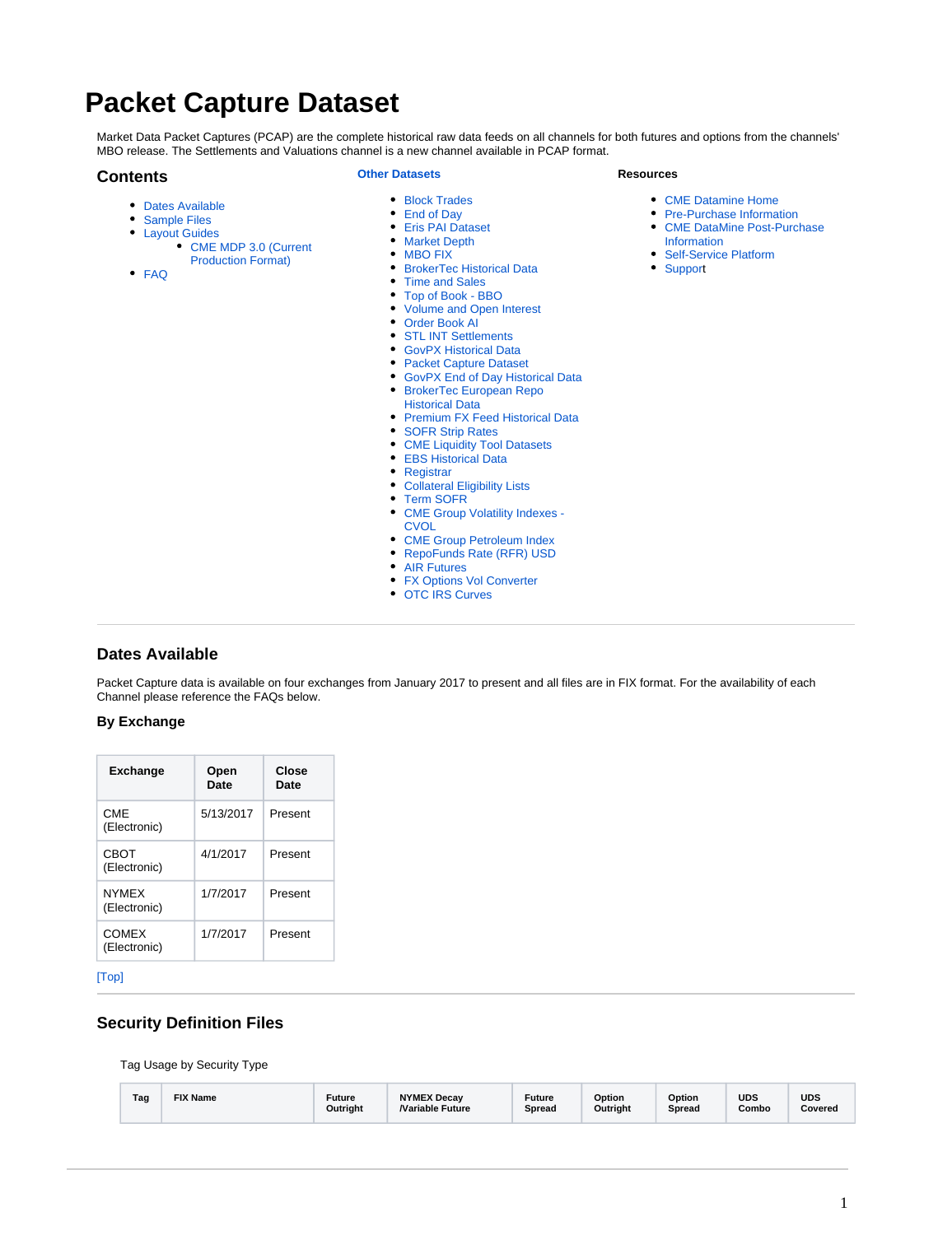|                          | <b>Application Sequence Control</b> |                          |                          |                          |                          |                          |                          |                          |
|--------------------------|-------------------------------------|--------------------------|--------------------------|--------------------------|--------------------------|--------------------------|--------------------------|--------------------------|
| 5799                     | MatchEventIndicator                 | х                        | х                        | х                        | x                        | x                        | х                        | х                        |
| 911                      | TotNumReports                       | $\mathbf{C}$             | $\mathbf c$              | с                        | $\mathbf c$              | с                        | с                        | с                        |
| 980                      | SecurityUpdateAction                | x                        | х                        | x                        | x                        | x                        | х                        | х                        |
| 779                      | LastUpdateTime                      | x                        | х                        | x                        | x                        | x                        | X                        | х                        |
| 1180                     | ApplID                              | X                        | X                        | x                        | x                        | x                        | х                        | X                        |
|                          | <b>Instrument Data</b>              |                          |                          |                          |                          |                          |                          |                          |
| 1300                     | MarketSegmentID                     | X                        | х                        | x                        | x                        | x                        | x                        | х                        |
| 55                       | Symbol                              | X                        | X                        | x                        | x                        | x                        | X                        | х                        |
| 48                       | SecurityID                          | X                        | х                        | x                        | x                        | x                        | х                        | X                        |
| 22                       | SecurityIDSource                    | x                        | х                        | x                        | x                        | x                        | х                        | х                        |
| 200                      | MaturityMonthYear                   | X                        | X                        | X                        | x                        | x                        | х                        | X                        |
| 1151                     | SecurityGroup                       | x                        | X                        | x                        | x                        | x                        | х                        | х                        |
| 6937                     | Asset                               | x                        | X                        | X                        | x                        | x                        | X                        | X                        |
| 167                      | SecurityType                        | <b>FUT</b>               | <b>FUT</b>               | <b>FUT</b>               | OOF                      | OOF                      | <b>OOF</b>               | <b>MLEG</b>              |
| 762                      | SecuritySubType                     | $\qquad \qquad -$        | $\qquad \qquad -$        | x                        | $\qquad \qquad -$        | x                        | X                        | X                        |
| 461                      | CFI Code                            | x                        | х                        | X                        | x                        | x                        | х                        | X                        |
| 201                      | PutOrCall                           | $\overline{\phantom{0}}$ | $\overline{\phantom{0}}$ | $\overline{\phantom{0}}$ | x                        | $\overline{\phantom{0}}$ | $\overline{\phantom{m}}$ | $\equiv$                 |
| 462                      | UnderlyingProduct                   | x                        | х                        | x                        | x                        | -                        | $\qquad \qquad -$        | $\qquad \qquad -$        |
| 207                      | SecurityExchange                    | X                        | X                        | x                        | x                        | x                        | х                        | X                        |
| 1682                     | MDSecurityTradingStatus             | c                        | $\mathbf c$              | с                        | $\mathbf{C}$             | c                        | $\mathbf c$              | с                        |
| 202                      | <b>StrikePrice</b>                  | $\overline{\phantom{m}}$ | $\overline{\phantom{0}}$ | $\overline{\phantom{m}}$ | x                        | $\overline{\phantom{0}}$ | $\overline{a}$           | $\overline{\phantom{0}}$ |
| 947                      | StrikeCurrency                      | $\overline{\phantom{0}}$ | $\qquad \qquad -$        | $\overline{\phantom{a}}$ | x                        | $\overline{\phantom{0}}$ | $\overline{\phantom{a}}$ | ÷,                       |
| 15                       | Currency                            | x                        | х                        | х                        | x                        | x                        | х                        | х                        |
| 120                      | SettlCurrency                       |                          | $\qquad \qquad -$        | $\overline{\phantom{a}}$ | $\mathbf c$              | -                        | $\qquad \qquad -$        | $\overline{\phantom{0}}$ |
| 9850                     | MinCabPrice                         | $\overline{\phantom{a}}$ | $\overline{\phantom{a}}$ | $\overline{\phantom{a}}$ | $\mathtt{C}$             | $\qquad \qquad -$        | $\overline{\phantom{a}}$ | $\qquad \qquad -$        |
| 9779                     | UserDefinedInstrument               | $\overline{\phantom{a}}$ | $\qquad \qquad -$        | $\overline{\phantom{a}}$ | $\overline{\phantom{m}}$ | $\qquad \qquad -$        | Υ                        | Υ                        |
|                          | <b>Underlying (options only)</b>    |                          |                          |                          |                          |                          |                          |                          |
| 711                      | NoUnderlyings                       | ÷,                       | ÷                        | ÷,                       | x                        | $\overline{\phantom{a}}$ | $\overline{\phantom{a}}$ | $\overline{\phantom{a}}$ |
| 311                      | UnderlyingSymbol                    | $\blacksquare$           | ÷,                       | ÷,                       | x                        | $\blacksquare$           | $\blacksquare$           | $\overline{\phantom{a}}$ |
| 309                      | UnderlyingSecurityID                | $\overline{\phantom{a}}$ | $\frac{1}{2}$            | $\overline{\phantom{a}}$ | x                        | $\blacksquare$           | $\overline{\phantom{m}}$ | $\overline{\phantom{a}}$ |
| 305                      | UnderlyingSecurityIDSource          | $\overline{a}$           | ÷,                       | ÷,                       | x                        | $\blacksquare$           | $\overline{\phantom{a}}$ | $\overline{\phantom{a}}$ |
| Leg Group (spreads only) |                                     |                          |                          |                          |                          |                          |                          |                          |
| 555                      | NoLegs                              |                          |                          | x                        |                          | x                        | x                        | х                        |
| 602                      | LegSecurityID                       | $\overline{\phantom{a}}$ | $\overline{\phantom{a}}$ | x                        | ÷.                       | x                        | х                        | X                        |
| 624                      | LegSide                             | $\overline{\phantom{a}}$ | $\overline{\phantom{a}}$ | X                        | $\overline{\phantom{a}}$ | x                        | x                        | X                        |
| 623                      | LegRatioQty                         | $\Box$                   | $\overline{\phantom{a}}$ | X                        | $\overline{\phantom{a}}$ | x                        | X                        | $\pmb{\mathsf{x}}$       |
| 566                      | LegPrice                            | $\blacksquare$           | $\overline{\phantom{a}}$ | $\overline{\phantom{a}}$ | $\overline{\phantom{a}}$ | $\overline{\phantom{a}}$ | $\overline{\phantom{a}}$ | X                        |
| 1017                     | LegOptionDelta                      | $\Box$                   | $\overline{\phantom{a}}$ | $\blacksquare$           | $\blacksquare$           | $\overline{\phantom{a}}$ | $\overline{\phantom{a}}$ | X                        |
|                          | <b>Trading Rules</b>                |                          |                          |                          |                          |                          |                          |                          |
| 1141                     | NoMdFeedTypes                       | x                        | X                        | X                        | x                        | x                        | X                        | X                        |
| 1022                     | MDFeedType                          | x                        | X                        | x                        | x                        | x                        | X                        | X                        |
| 264                      | MarketDepth                         | x                        | x                        | x                        | x                        | x                        | X                        | X                        |
| 864                      | NoEvents                            | $\overline{2}$           | $\overline{c}$           | $\overline{c}$           | $\overline{2}$           | $\overline{c}$           | $\overline{2}$           | $\overline{c}$           |
| 865                      | EventType                           | x                        | x                        | x                        | x                        | x                        | x                        | $\pmb{\mathsf{x}}$       |
| 1145                     | EventTime                           | x                        | $\pmb{\mathsf{x}}$       | X                        | x                        | x                        | X                        | X                        |
| 1142                     | MatchAlgorithm                      | x                        | x                        | x                        | x                        | x                        | x                        | X                        |
| 1234                     | NoLotTypeRules                      | x                        | x                        | x                        | x                        | x                        | x                        | x                        |
| 1093                     | LotType                             | x                        | X                        | $\pmb{\mathsf{x}}$       | x                        | x                        | X                        | X                        |
| 1231                     | MinLotSize                          | x                        | $\pmb{\mathsf{x}}$       | x                        | x                        | x                        | X                        | x                        |
| 562                      | MinTradeVol                         | x                        | X                        | $\pmb{\mathsf{x}}$       | x                        | $\pmb{\mathsf{x}}$       | X                        | $\pmb{\mathsf{x}}$       |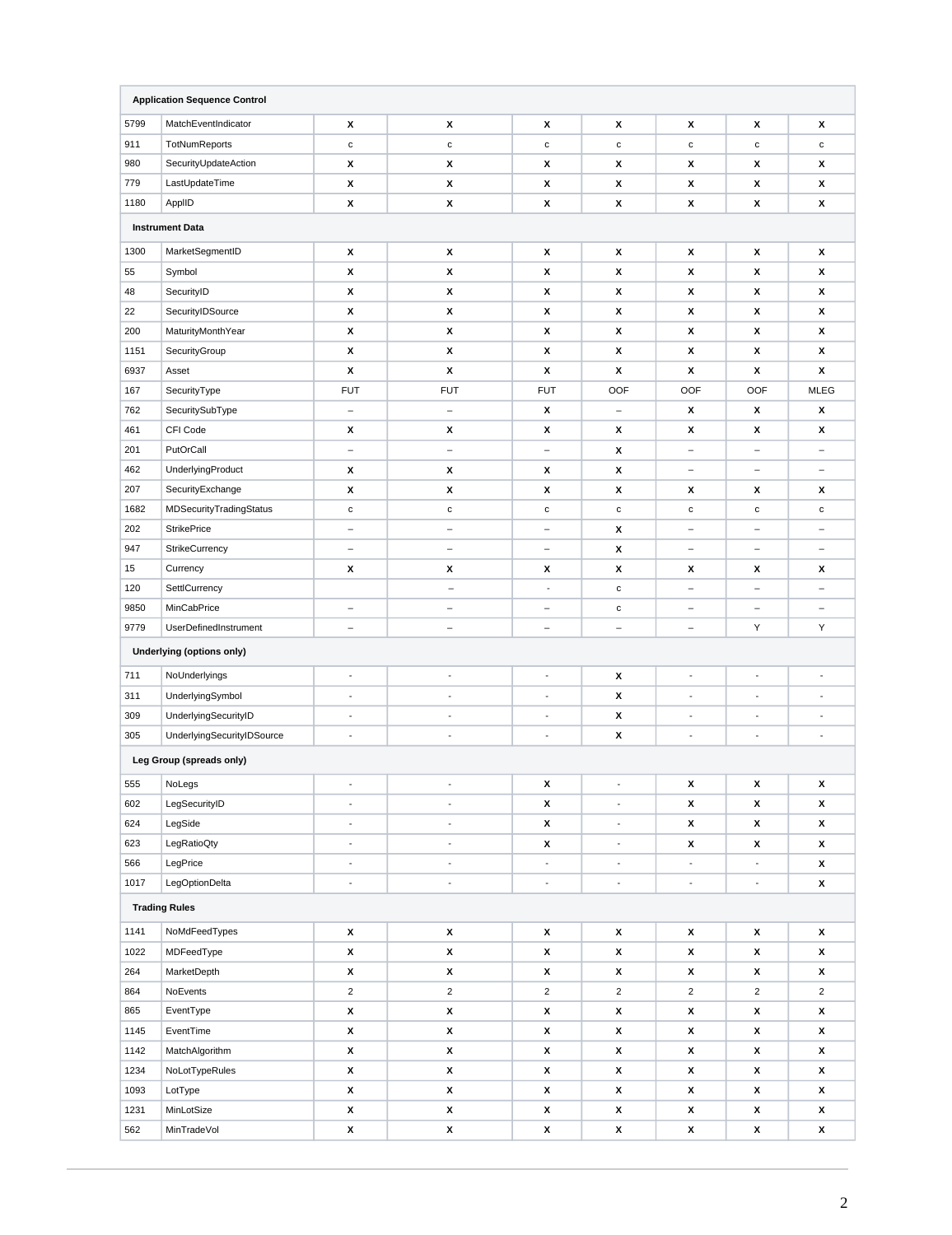| 1140                              | MaxTradeVol                                    | X                        | X                        | X                        | x                        | x                        | X                        | X                        |
|-----------------------------------|------------------------------------------------|--------------------------|--------------------------|--------------------------|--------------------------|--------------------------|--------------------------|--------------------------|
| 969                               | MinPriceIncrement                              | X                        | x                        | X                        | $\mathbf c$              | x                        | x                        | X                        |
| 1146                              | MinPriceIncrementAmount                        | X                        | X                        | ÷,                       | х                        | $\overline{a}$           | ÷,                       | $\overline{a}$           |
| 9787                              | DisplayFactor                                  | X                        | х                        | X                        | х                        | х                        | X                        | X                        |
| 5770                              | PriceRatio                                     | L,                       | $\overline{\phantom{0}}$ | $\mathbf c$              |                          |                          |                          |                          |
|                                   | (Implied Intercommodity Ratio<br>Spreads only) |                          |                          |                          |                          |                          |                          |                          |
| 6350                              | TickRule                                       | $\equiv$                 | $\qquad \qquad -$        | $\equiv$                 | $\mathbf c$              | $\mathtt{c}$             | $\overline{\phantom{a}}$ | $\qquad \qquad -$        |
| 37702                             | MainFraction                                   | $\mathbf c$              | $\overline{\phantom{0}}$ | $\equiv$                 | $\mathbf c$              | $\equiv$                 | $\equiv$                 | $\overline{\phantom{0}}$ |
| 37703                             | SubFraction                                    | $\mathbf c$              | $\overline{\phantom{m}}$ | $\overline{\phantom{0}}$ | $\mathbf c$              | $\overline{\phantom{0}}$ | $\overline{\phantom{0}}$ | $\overline{\phantom{0}}$ |
| 9800                              | PriceDisplayFormat                             | $\mathbf c$              | ÷                        | $\qquad \qquad -$        | $\mathbf c$              | $\qquad \qquad -$        | -                        | $\equiv$                 |
| <b>Instrument Attribute Group</b> |                                                |                          |                          |                          |                          |                          |                          |                          |
| 870                               | NoInstAttrib                                   | X                        | X                        | X                        | x                        | x                        | X                        | X                        |
| $871 = 24$                        | InstAttribType                                 | X                        | X                        | X                        | х                        | х                        | x                        | X                        |
| 872                               | InstAttribValue                                | x                        | x                        | x                        | x                        | x                        | x                        | x                        |
|                                   | <b>Contract Lot Size/Measure/Unit</b>          |                          |                          |                          |                          |                          |                          |                          |
| 1435                              | ContractMultiplierUnit                         | $\blacksquare$           | x                        | ÷,                       | $\blacksquare$           | $\blacksquare$           | ÷,                       | ÷,                       |
| 1439                              | FlowScheduleType                               | $\overline{\phantom{a}}$ | x                        | $\overline{\phantom{a}}$ | $\overline{\phantom{a}}$ | $\overline{\phantom{a}}$ | $\overline{\phantom{a}}$ | $\overline{\phantom{a}}$ |
| 231                               | ContractMultiplier                             | $\blacksquare$           | X                        | $\overline{a}$           | $\blacksquare$           | $\blacksquare$           | $\overline{\phantom{a}}$ | $\overline{a}$           |
| 996                               | UnitOfMeasure                                  | x                        | x                        | x                        | х                        | х                        | x                        | х                        |
| 1147                              | <b>UnitOfMeasureQty</b>                        | X                        | X                        | $\overline{a}$           | х                        | $\overline{a}$           | ÷,                       | $\overline{a}$           |
| 5818                              | DecayQty                                       | ÷,                       | $\mathbf c$              | ÷,                       | ÷                        | $\overline{\phantom{a}}$ | ÷,                       |                          |
| 5819                              | DecayStartDate                                 | $\overline{\phantom{a}}$ | $\mathbf c$              | $\frac{1}{2}$            | $\overline{\phantom{a}}$ | ÷,                       | $\frac{1}{2}$            | ÷,                       |
| 5849                              | <b>OriginalContractSize</b>                    | $\overline{a}$           | $\mathbf c$              | ÷,                       | $\overline{\phantom{a}}$ | $\overline{a}$           | $\overline{\phantom{a}}$ | $\overline{a}$           |
|                                   | <b>Statistics and Limits</b>                   |                          |                          |                          |                          |                          |                          |                          |
| 1150                              | <b>TradingReferencePrice</b>                   | $\mathbf c$              | $\mathbf c$              | $\mathbf c$              | $\mathbf c$              | $\mathtt{c}$             | $\mathbf c$              | $\mathbf c$              |
| 731                               | SettlPriceType                                 | $\mathbf c$              | $\mathtt{c}$             | $\mathbf c$              | $\mathbf c$              | c                        | c                        | $\mathbf c$              |
| 5796                              | TradingReferenceDate                           | $\mathbf c$              | $\mathtt{C}$             | $\mathbf c$              | $\mathbf c$              | c                        | $\mathbf c$              | $\mathbf c$              |
| 5792                              | OpenInterestQty                                | $\mathbf c$              | $\mathtt{c}$             | $\mathbf c$              | $\mathbf c$              | c                        | $\mathbf c$              | $\mathbf c$              |
| 5791                              | ClearedVolume                                  | $\mathbf c$              | $\mathbf c$              | $\mathbf c$              | $\mathbf c$              | с                        | $\mathbf c$              | $\mathbf c$              |
| 1149                              | <b>HighLimitPrice</b>                          | $\mathbf c$              | $\mathtt{C}$             | $\mathbf c$              | $\mathbf c$              | $\mathtt{c}$             | c                        | $\mathtt{c}$             |
| 1148                              | LowLimitPrice                                  | $\mathbf c$              | $\mathbf c$              | $\mathbf c$              | $\mathbf c$              | $\mathbf c$              | $\mathbf c$              | $\mathbf c$              |
| 1143                              | <b>MaxPriceVariation</b>                       | c                        | $\mathbf c$              | $\mathbf c$              |                          |                          |                          |                          |

### [\[Top\]](#page-0-2)

### <span id="page-2-0"></span>**Sample Files**

In order to obtain a sample PCAP file you must set up an s3 account and then contact CME Group's Data Sales team @[CMEDataSales@cmegro](mailto:CMEDataSales@cmegrop.com.) [up.com.](mailto:CMEDataSales@cmegrop.com.) You can find instruction on how to entitle your s3 account to DataMine data [here.](https://www.cmegroup.com/market-data/automatic-s3-transfer.html)

### [\[Top\]](#page-0-2)

### <span id="page-2-1"></span>**Layout Guides**

View layout guides and message specifications for the following market data formats.

### **CME MDP 3.0 (Current Production Format)**

The CME Group Market Data Platform (MDP) disseminates event-based bid, ask, trade, and statistical data for CME Group markets and also provides recovery and support services for market data processing. Click below to access layout guide.

[Complete documentation for CME MDP 3.0](http://www.cmegroup.com/confluence/display/EPICSANDBOX/CME+MDP+3.0+Market+Data)

### <span id="page-2-2"></span>[\[Top\]](#page-0-2)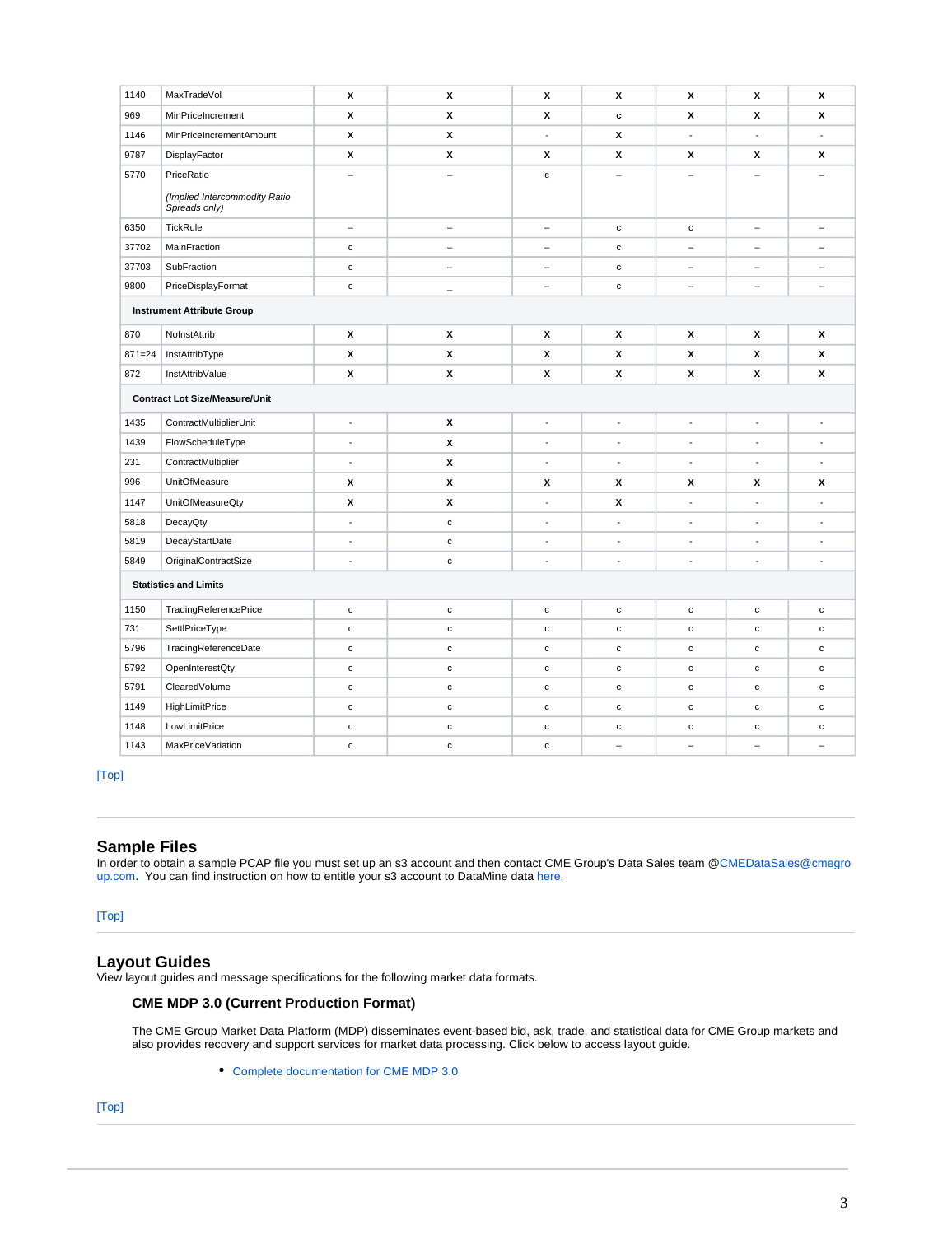### **FAQ**

#### **What format is the file delivered in?**

PCAP files are SBE raw data grouped by channel. The file contains channel number, length of message and actual payload. For example: 312 (channel), 96 (length of message), <actual payload>.

#### **How do I best understand the timestamp(s)?**

All messages will have FIX tag 60 (within payload), this represents the Globex started processing time at nanosecond granularity with microsecond accuracy.

### **What is the precision level for timestamping in PCAP?**

PCAP is delivered in nanosecond granularity with microsecond accuracy.

#### **Does PCAP come from the same source as Top-of-Book and Time & Sales data?**

No, our PCAP files are produced from CME Globex Market Data Platform FIX/FAST feeds, while our Top-of-Book and Time & Sales data come from an internal post-trade processing system. The granularity of the timestamps for the data offerings is different due to the sources.

#### **What is the Settlements and Valuations Channel?**

With the launch of Settlements and Valuations, CME Group introduced theoretical valuations. Theoretical valuations is new type of data produced by CME Group for futures and options products without volume, open interest, or underlying pricing required for Clearing products. For more information, see [here.](https://www.cmegroup.com/confluence/display/EPICSANDBOX/Data+Insights+-+Settlements+and+Valuations#:~:text=With%20the%20launch%20of%20Settlements,pricing%20required%20for%20Clearing%20products.)

#### **How far back do you maintain MBO records?**

| Channel | <b>Channel Description</b>                               | <b>Start Date</b> | <b>End Date</b> |
|---------|----------------------------------------------------------|-------------------|-----------------|
| 310     | <b>CME Globex Equity Futures</b>                         | 5/20/2017         | Present         |
| 311     | <b>CME Globex Equity Options</b>                         | 5/20/2017         | Present         |
| 312     | <b>CME Globex Interest Rate Futures</b>                  | 5/20/2017         | Present         |
| 313     | <b>CME Globex Interest Rate Options</b>                  | 5/20/2017         | Present         |
| 314     | <b>CME Globex FX Futures</b>                             | 5/13/2017         | Present         |
| 315     | <b>CME Globex FX Options</b>                             | 5/13/2017         | Present         |
| 316     | <b>CME Globex Commodity Futures</b>                      | 5/13/2017         | Present         |
| 317     | <b>CME Globex Commodity Options</b>                      | 5/13/2017         | Present         |
| 318     | CME Globex Equity Futures-excludes E-mini S&P 500        | 5/13/2017         | Present         |
| 319     | CME Globex Equity Options-excludes E-mini S&P 500        | 5/20/2017         | Present         |
| 320     | <b>CME Globex FX Futures II</b>                          | 5/13/2017         | Present         |
| 321     | <b>CME Globex FX Options II</b>                          | 5/13/2017         | Present         |
| 340     | <b>CBOT Globex Commodity Futures</b>                     | 4/1/2017          | Present         |
| 341     | <b>CBOT Globex Commodity Options</b>                     | 4/1/2017          | Present         |
| 342     | <b>CBOT Globex Equity Index Futures</b>                  | 4/22/2017         | Present         |
| 343     | <b>CBOT Globex Equity Index Options</b>                  | 4/22/2017         | Present         |
| 344     | <b>CBOT Globex Interest Rate Futures</b>                 | 4/22/2017         | Present         |
| 345     | <b>CBOT Globex Interest Rate Options</b>                 | 4/22/2017         | Present         |
| 346     | <b>CBOT Globex Commodity Futures II</b>                  | 4/1/2017          | Present         |
| 360     | <b>COMEX Globex Futures</b>                              | 1/7/2017          | Present         |
| 361     | <b>COMEX Globex Options</b>                              | 1/7/2017          | Present         |
| 380     | <b>NYMEX Globex Emissions Futures</b>                    | 1/7/2017          | Present         |
| 381     | <b>NYMEX Globex Emissions Options</b>                    | 1/7/2017          | Present         |
| 382     | NYMEX Globex Crude & Crude Refined Futures               | 1/21/2017         | Present         |
| 383     | NYMEX Globex Crude & Crude Refined Options               | 1/7/2017          | Present         |
| 384     | NYMEX Globex Metals, Softs, & Alternative Market Futures | 1/7/2017          | Present         |
| 385     | NYMEX Globex Metals, Softs, & Alternative Market Options | 1/7/2017          | Present         |
| 386     | NYMEX Globex Nat Gas & other Non-Crude Energy Futures    | 1/7/2017          | Present         |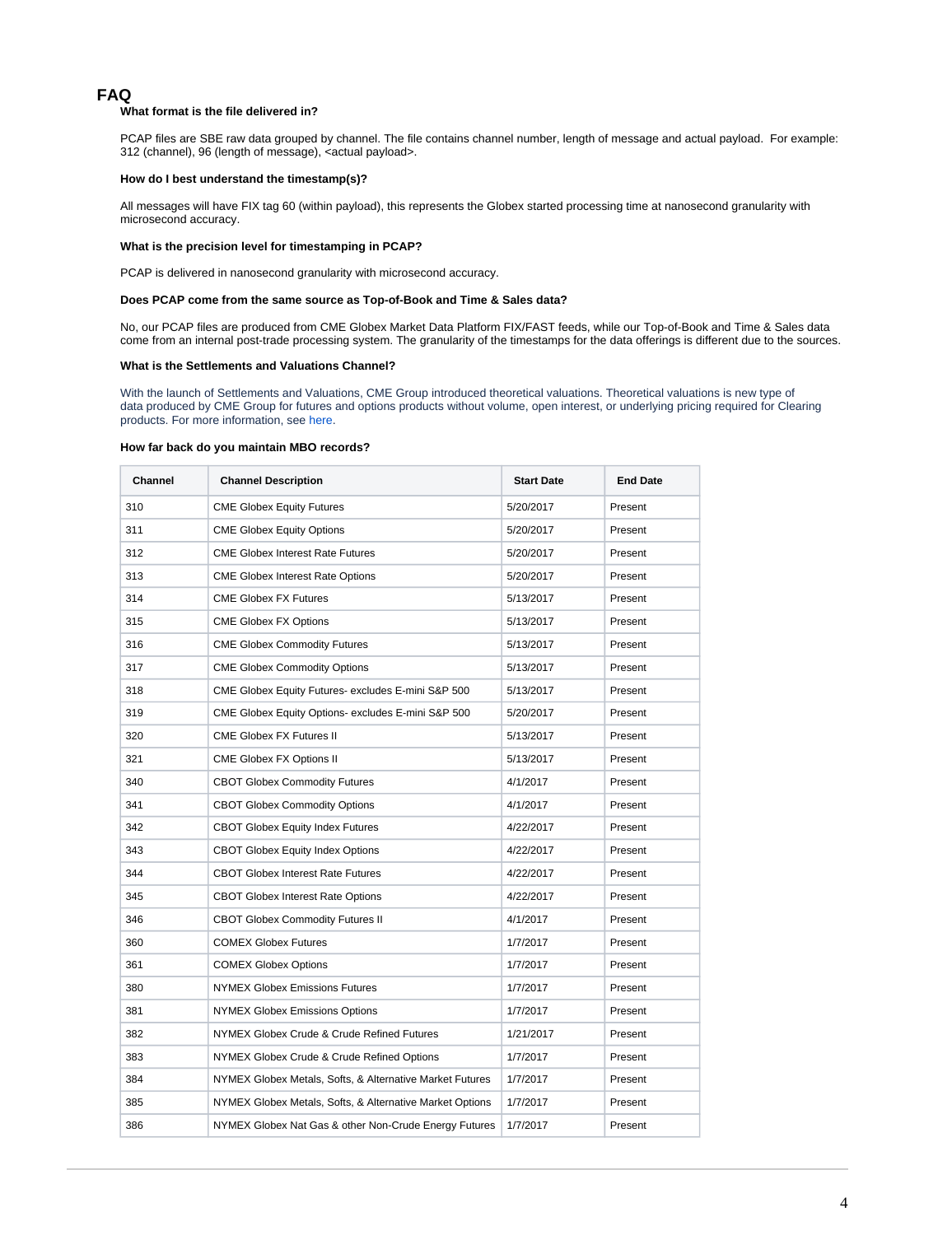| 387 | NYMEX Globex Nat Gas & other Non-Crude Energy Options   1/7/2017 |  | Present |  |
|-----|------------------------------------------------------------------|--|---------|--|
|-----|------------------------------------------------------------------|--|---------|--|

#### **What product is a channel on?**

Please reference the [CME Globex Product Reference Sheet](https://www.cmegroup.com/globex/files/globex-product-reference-sheet.xls) to see the MDP channel for each product. Please note the channel is listed in column AC.

#### **How many levels of depth are available? Has this depth changed over time?**

PCAP has the Full depth of book. This has not changed over time.

#### **Are spreads included in the PCAP files?**

Exchange-listed spread products are included for both futures and options spreads.

#### **Do you have sample files available?**

In order to obtain a sample PCAP file you must set up an s3 account and then contact CME Group's Data Sales team [CMEDataSales@CME](mailto:CMEdatasales@cmegroup.com) [Group.com](mailto:CMEdatasales@cmegroup.com). You can find instruction on how to entitle your s3 account to DataMine data [here](https://www.cmegroup.com/market-data/automatic-s3-transfer.html).

#### **Are there any anomolies with this data?**

For Channel 381, NYMEX Globex Emissions Options, there is a data gap from 6/27/2021 - 7/12/2021

#### **When are these files delivered?**

CME Group's process to distribute PCAP files begins at 5:00 p.m. Central Time (CT) and is typically complete by midnight.

#### **How many files do I receive per day for a PCAP subscription?**

You will receive 2 files per day for each channel you are subscribed to. The first will have the previous date in the file name. This is data that occurred from 4:30 PM CT to Midnight CT. The second file will have the current date in the file name and will be from Midnight CT to 4: 00 PM CT. On Sundays, you will receive all data from the start of the feed. The earliest heartbeat messages that are captured have a timestamp of 5:30 AM CT.

#### **If I purchase daily updates of PCAP data, will I get historical data as well?**

No. When an order is placed for daily updates of PCAP data, the first file included will be generated for the start date of the subscription. However, files remain accessible for 30 days after purchase, enabling the customer to reference previous day's data.

#### **Where can I obtain Security Definitions for the data in the PCAP data?**

A security definition file is published daily and sent to you with the PCAP file.

#### **How do I interpret PCAP data?**

PCAP files include all bids and offers, full depth of the book.

#### **How large are the PCAP files?**

The size of the file varies upon the channel and date. On our busiest days in 2018, channel 311 (Equity options) were averaging between 7.5 GB and 10 GB a day.

#### **Will a channel be missing packet level sequence numbers?**

No you should receive all packet level sequence numbers.

#### **Should I be missing instrument level sequence numbers (Tag 83)?**

No, all instrument level sequence numbers should be in each file.

#### **Will I see heartbeat messages?**

Yes, you will see these messages.

#### **Can trade summaries be split into different files?**

Yes, if a strategy is traded and the instruments are on two different channels, the summary will be split between the two different channels.

#### **Should an Order ID (Tag 37) change during the life of an order?**

No, tag 37 should stay the same for each order until it has been cancelled or filled. If there is any modification other than a cancel or fill the Order ID stays the same.

#### **Should orders be tied to implied prices?**

No, orders are not tied to implied prices.